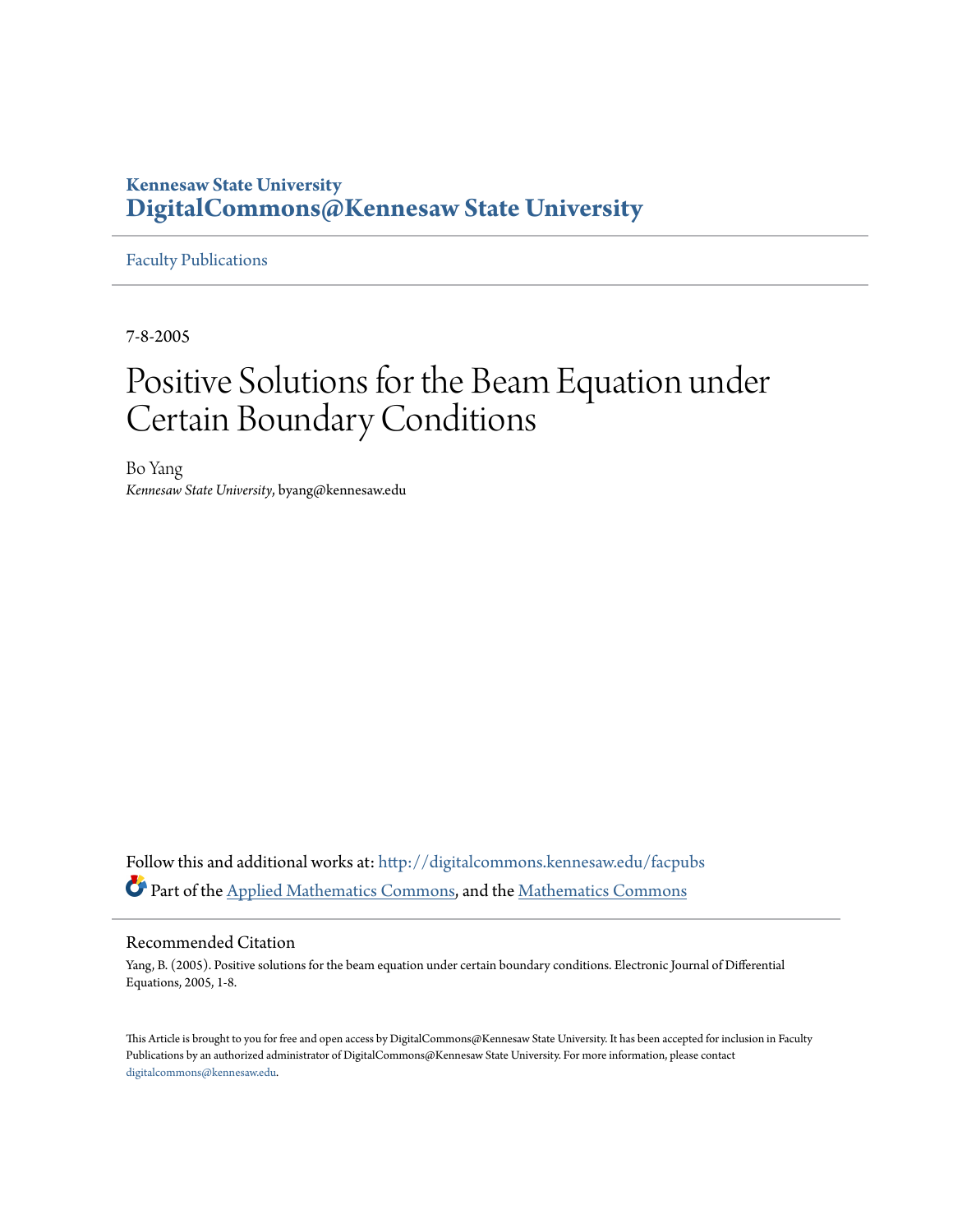Electronic Journal of Differential Equations, Vol. 2005(2005), No. 78, pp. 1–8. ISSN: 1072-6691. URL: http://ejde.math.txstate.edu or http://ejde.math.unt.edu ftp ejde.math.txstate.edu (login: ftp)

## POSITIVE SOLUTIONS FOR THE BEAM EQUATION UNDER CERTAIN BOUNDARY CONDITIONS

#### BO YANG

Abstract. We consider a boundary-value problem for the beam equation, in which the boundary conditions mean that the beam is embedded at one end and fastened with a sliding clamp at the other end. Some priori estimates to the positive solutions for the boundary-value problem are obtained. Sufficient conditions for the existence and nonexistence of positive solutions for the boundary-value problem are established.

#### <span id="page-1-1"></span><span id="page-1-0"></span>1. INTRODUCTION

In this paper, we consider the fourth order beam equation

$$
u''''(t) = g(t)f(u(t)), \quad 0 \le t \le 1,
$$
\n(1.1)

together with boundary conditions

$$
u(0) = u'(0) = u'(1) = u'''(1) = 0.
$$
\n(1.2)

Throughout this paper, we assume that

(H1)  $f : [0, \infty) \to [0, \infty)$  is continuous

(H2)  $g: [0, 1] \to [0, \infty)$  is a continuous function such that  $\int_0^1 g(t) dt > 0$ .

Equation  $(1.1)$  and the boundary conditions  $(1.2)$  arise from the study of elasticity and have definite physical meanings. Equation [\(1.1\)](#page-1-0) describes the deflection or deformation of an elastic beam under a certain force. The boundary conditions  $(1.2)$  mean that the beam is embedded at the end  $t = 0$ , and fastened with a sliding clamp at the end  $t = 1$ .

In 1989, Gupta [\[12\]](#page-8-0) considered the boundary-value problem

$$
u''''(t) + f(t)u(t) = e(t), \quad 0 < t < \pi,\tag{1.3}
$$

$$
u'(0) = u'''(0) = u'''(\pi) = u'(\pi) = 0,
$$
\n(1.4)

<span id="page-1-3"></span>where [\(1.4\)](#page-1-2) means that the beam is fastened with sliding clamps at both ends  $t = 0$ and  $t = \pi$ . In 2004, Kosmatov [\[16\]](#page-8-1) considered [\(1.1\)](#page-1-0) together with the boundary conditions

<span id="page-1-2"></span>
$$
u(0) = u'(0) = u'(1) = u(1) = 0,
$$
\n(1.5)

<sup>2000</sup> Mathematics Subject Classification. 34B18.

Key words and phrases. Fixed point theorem; cone; nonlinear boundary-value problem; positive solution.

c 2005 Texas State University - San Marcos.

Submitted April 29, 2005. Published July 8, 2005.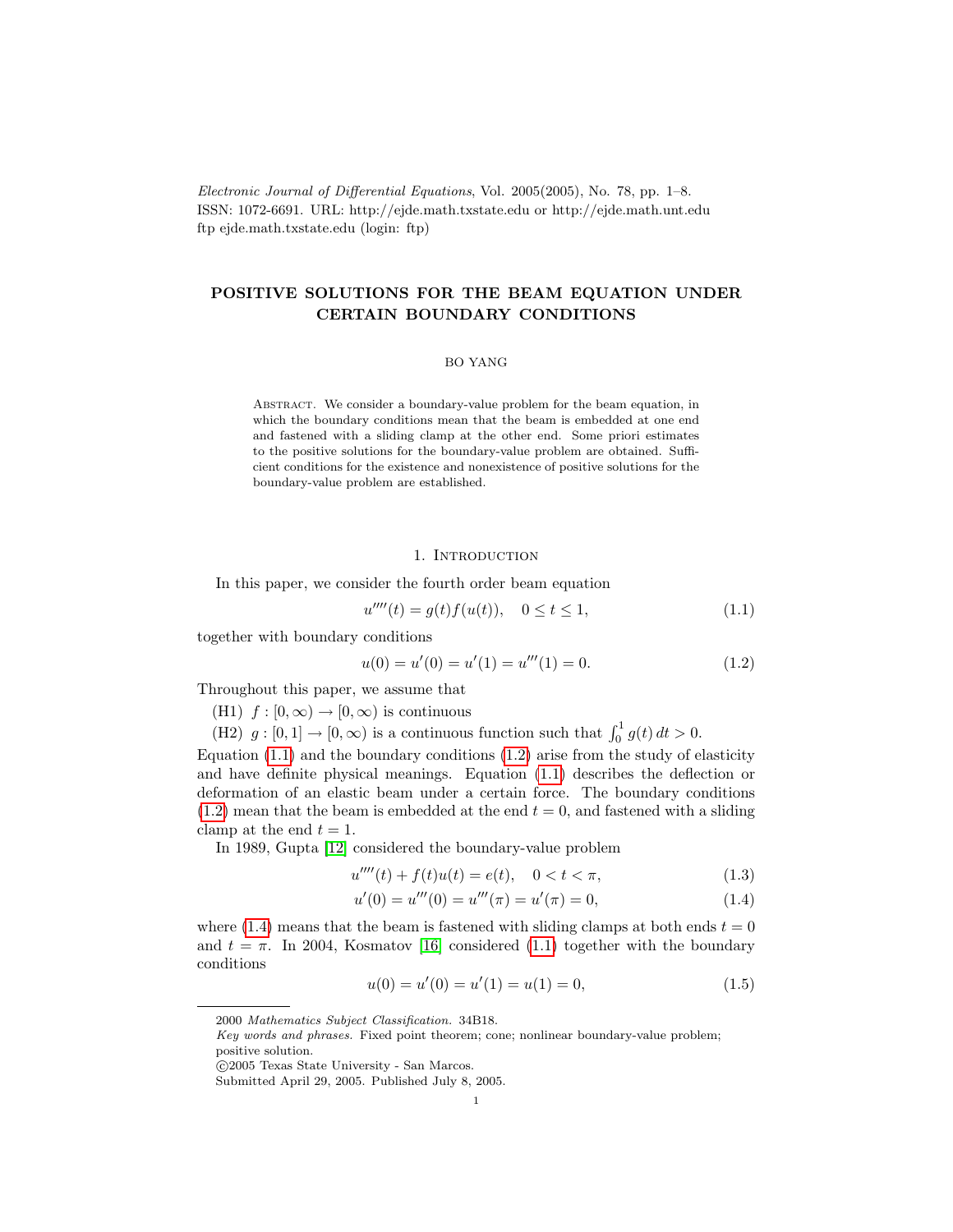and obtained sufficient conditions for existence of infinitely many solutions to the problem  $(1.1)-(1.5)$  $(1.1)-(1.5)$  $(1.1)-(1.5)$ . Note that the boundary conditions  $(1.5)$  mean that the beam is embedded at both ends  $t = 0$  and  $t = 1$ .

In fact, [\(1.1\)](#page-1-0) has been studied by many authors under various boundary conditions and by different approaches. For some other results on boundary-value problems of the beam equation, we refer the reader to the papers of Agarwal [\[1\]](#page-8-2), Bai and Wang [\[4\]](#page-8-3), Davis and Henderson [\[6\]](#page-8-4), Dalmasso [\[5\]](#page-8-5), Dunninger [\[7\]](#page-8-6), Elgindi and Guan [\[8\]](#page-8-7), Eloe, Henderson, and Kosmatov [\[9\]](#page-8-8), Graef and B. Yang [\[11\]](#page-8-9), Gupta [\[13\]](#page-8-10), Ma [\[17,](#page-8-11) [18\]](#page-8-12), Ma and Wang [\[19\]](#page-8-13), B. Yang [\[20\]](#page-8-14), and Y. Yang [\[21\]](#page-8-15).

In this paper, we will study the positive solutions of the problem  $(1.1)-(1.2)$  $(1.1)-(1.2)$  $(1.1)-(1.2)$ . By positive solution, we mean a solution  $u(t)$  such that  $u(t) > 0$  for  $t \in (0,1)$ . A beam can have different shapes under different boundary constraints. One of the purposes of this paper is to make some estimates to the shape of the beam under boundary conditions [\(1.2\)](#page-1-1).

This paper is organized as follows. In Section 2, we give the Green's function for the problem  $(1.1)-(1.2)$  $(1.1)-(1.2)$  $(1.1)-(1.2)$ , state the Krasnosel'skii's fixed point theorem, and fix some notations. In Section 3, we present some priori estimates to positive solutions to the problem  $(1.1)-(1.2)$  $(1.1)-(1.2)$  $(1.1)-(1.2)$ . In Sections 4 and 5, we establish some existence and nonexistence results for positive solutions to the problem  $(1.1)-(1.2)$  $(1.1)-(1.2)$  $(1.1)-(1.2)$ .

#### 2. Preliminaries

The Green's function  $G : [0,1] \times [0,1] \rightarrow [0,\infty)$  for the problem  $(1.1)$ - $(1.2)$  is

$$
G(t,s) = \begin{cases} \frac{1}{12}t^2(6s - 3s^2 - 2t), & \text{if } 0 \le t \le s \le 1, \\ \frac{1}{12}s^2(6t - 3t^2 - 2s), & \text{if } 0 \le s \le t \le 1. \end{cases}
$$

Then problem  $(1.1)-(1.2)$  $(1.1)-(1.2)$  $(1.1)-(1.2)$  is equivalent to the integral equation

$$
u(t) = \int_0^1 G(t,s)g(s)f(u(s))\,ds, \quad 0 \le t \le 1. \tag{2.1}
$$

It is easy to verify that G is a continuous function, and  $G(t, s) > 0$  if  $t, s \in (0, 1)$ . We will need the following fixed point theorem, which is due to Krasnosel'skii [\[15\]](#page-8-16), to prove some of our results.

<span id="page-2-0"></span>**Theorem 2.1.** Let  $(X, \|\cdot\|)$  be Banach space over the reals, and let  $P \subset X$  be a cone in X. Let  $H_1$  and  $H_2$  be real numbers such that  $H_2 > H_1 > 0$ , and let

$$
\Omega_i = \{ v \in X \mid ||v|| < H_i \}, \quad i = 1, 2.
$$

If  $L : P \cap (\overline{\Omega_2} - \Omega_1) \to P$  is a completely continuous operator such that, either

- (K1)  $\|Lv\| \leq \|v\|$  if  $v \in P \cap \partial\Omega_1$ , and  $\|Lv\| \geq \|v\|$  if  $v \in P \cap \partial\Omega_2$ , or
- (K2)  $||Lv|| \ge ||v||$  if  $v \in P \cap \partial \Omega_1$ , and  $||Lv|| \le ||v||$  if  $v \in P \cap \partial \Omega_2$ .

Then L has a fixed point in  $P \cap (\overline{\Omega_2} - \Omega_1)$ .

For the rest of this paper, we let  $X = C[0, 1]$  be with norm

$$
||v|| = \max_{t \in [0,1]} |v(t)|, \quad \forall v \in X.
$$

Clearly X is a Banach space. We define  $Y = \{v \in X \mid v(t) \geq 0 \text{ for } 0 \leq t \leq 1\}$ , and define the operator  $T: Y \to X$  by

$$
(Tu)(t) = \int_0^1 G(t,s)g(s)f(u(s))\,ds, \quad 0 \le t \le 1. \tag{2.2}
$$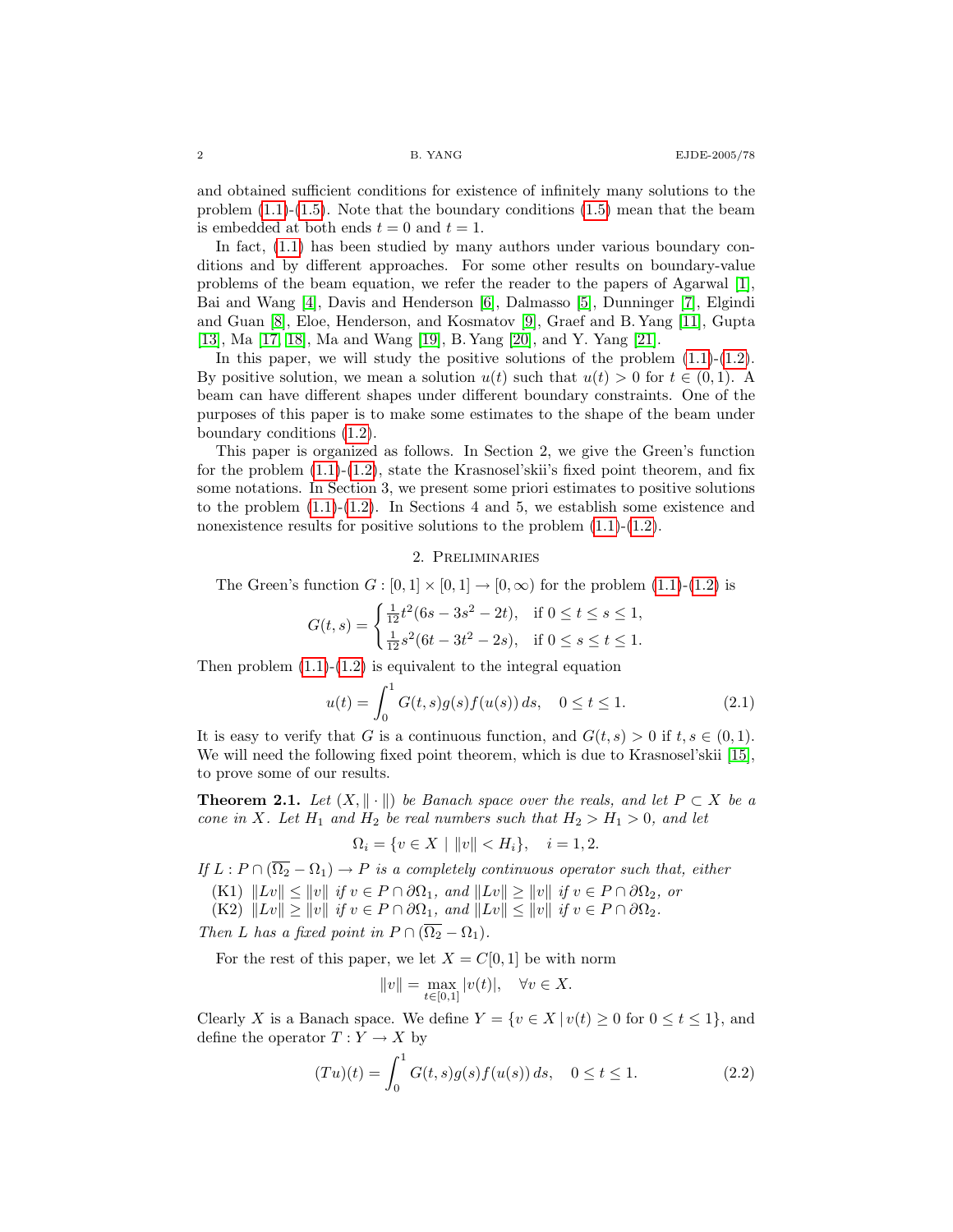$$
F_0 = \limsup_{x \to 0^+} \frac{f(x)}{x}, \quad f_0 = \liminf_{x \to 0^+} \frac{f(x)}{x},
$$
  

$$
F_{\infty} = \limsup_{x \to +\infty} \frac{f(x)}{x}, \quad f_{\infty} = \liminf_{x \to +\infty} \frac{f(x)}{x}.
$$

These constants, which are associated with the function  $f$ , will be used in Sections 4 and 5.

#### 3. Estimates for Positive Solutions

In this section, we shall give some estimates for positive solutions of the problem  $(1.1)-(1.2)$  $(1.1)-(1.2)$  $(1.1)-(1.2)$ . To this purpose, we define the functions  $a:[0,1] \rightarrow [0,1], b:[0,1] \rightarrow$  $[0, 1]$ , and  $c : [0, 1] \rightarrow [0, 1]$  by

$$
a(t) = 3t^2 - 2t^3, \quad b(t) = 2t - t^2, \quad c(t) = 4t^2 - 4t^3 + t^4.
$$

It is easy to see that  $b(t) \ge c(t) \ge a(t) \ge t^2$  for  $0 \le t \le 1$ .

<span id="page-3-4"></span>**Lemma 3.1.** If  $u \in C^4[0,1]$  satisfies the boundary conditions [\(1.2\)](#page-1-1), and

<span id="page-3-1"></span><span id="page-3-0"></span>
$$
u''''(t) \ge 0 \quad \text{for} \quad 0 \le t \le 1,\tag{3.1}
$$

<span id="page-3-3"></span>then

u

$$
u'''(t) \le 0, \quad u'(t) \ge 0, \quad u(t) \ge 0 \quad \text{for} \quad 0 \le t \le 1. \tag{3.2}
$$

*Proof.* Note that [\(3.1\)](#page-3-0) implies that  $u'''$  is nondecreasing. Since  $u'''(1) = 0$ , we have  $u'''(t) \leq 0$  on [0, 1], which means that u' is concave downward on [0, 1]. Since  $u'(0) = u'(1) = 0$ , we have  $u'(t) \ge 0$  on [0,1]. Since  $u(0) = 0$ , we have  $u(t) \ge 0$  on [0, 1]. The proof is complete.  $\square$ 

<span id="page-3-5"></span>**Lemma 3.2.** If 
$$
u \in C^4[0, 1]
$$
 satisfies (1.2) and (3.1), then  
 $u(t) \ge a(t)u(1)$  for  $0 \le t \le 1$ . (3.3)

*Proof.* If  $u \in C^4[0, 1]$  satisfies [\(1.2\)](#page-1-1) and [\(3.1\)](#page-3-0), then  $u(0) = 0$ ,  $u(1) \ge 0$ , and  $u'(t) \ge 0$ for  $0 \le t \le 1$ . If  $u(1) = 0$ , then  $u(t) \equiv 0$ , and it is easy to see that  $(3.3)$  is true in this case.

Now we prove  $(3.3)$  when  $u(1) > 0$ . Without loss of generality, we assume that  $u(1) = 1$ . If we define

$$
h(t) = u(t) - a(t)u(1) = u(t) - (3t^2 - 2t^3), \quad 0 \le t \le 1,
$$

<span id="page-3-2"></span>then

$$
h'(t) = u'(t) - (6t - 6t2), \quad h''(t) = u''(t) - (6 - 12t),
$$

$$
h'''(t) = u'''(t) + 12,
$$

$$
h''''(t) = u'''(t) \ge 0, \quad 0 \le t \le 1.
$$
\n(3.4)

To prove the lemma, it suffices to show that  $h(t) \geq 0$  on [0, 1]. It is easy to see that  $h(0) = h(1) = 0$ . By mean value theorem, there exists  $r_1 \in (0,1)$  such that  $h'(r_1) = 0$ . It is also easy to see that  $h'(0) = h'(1) = 0$ . Since  $h'(0) = h'(r_1) = 0$  $h'(1) = 0$ , there exist  $r_2 \in (0, r_1)$  and  $t_2 \in (r_1, 1)$  such that  $h''(r_2) = h''(t_2) = 0$ .

Note that [\(3.4\)](#page-3-2) implies that h'' is concave upward. Since  $h''(r_2) = h''(t_2) = 0$ , we have

$$
h''(t) \ge 0 \quad \text{on} \quad (0, r_2), \quad h''(t) \le 0 \quad \text{on} \quad (r_2, t_2), \quad \text{and} \quad h''(t) \ge 0 \quad \text{on} \quad (t_2, 1).
$$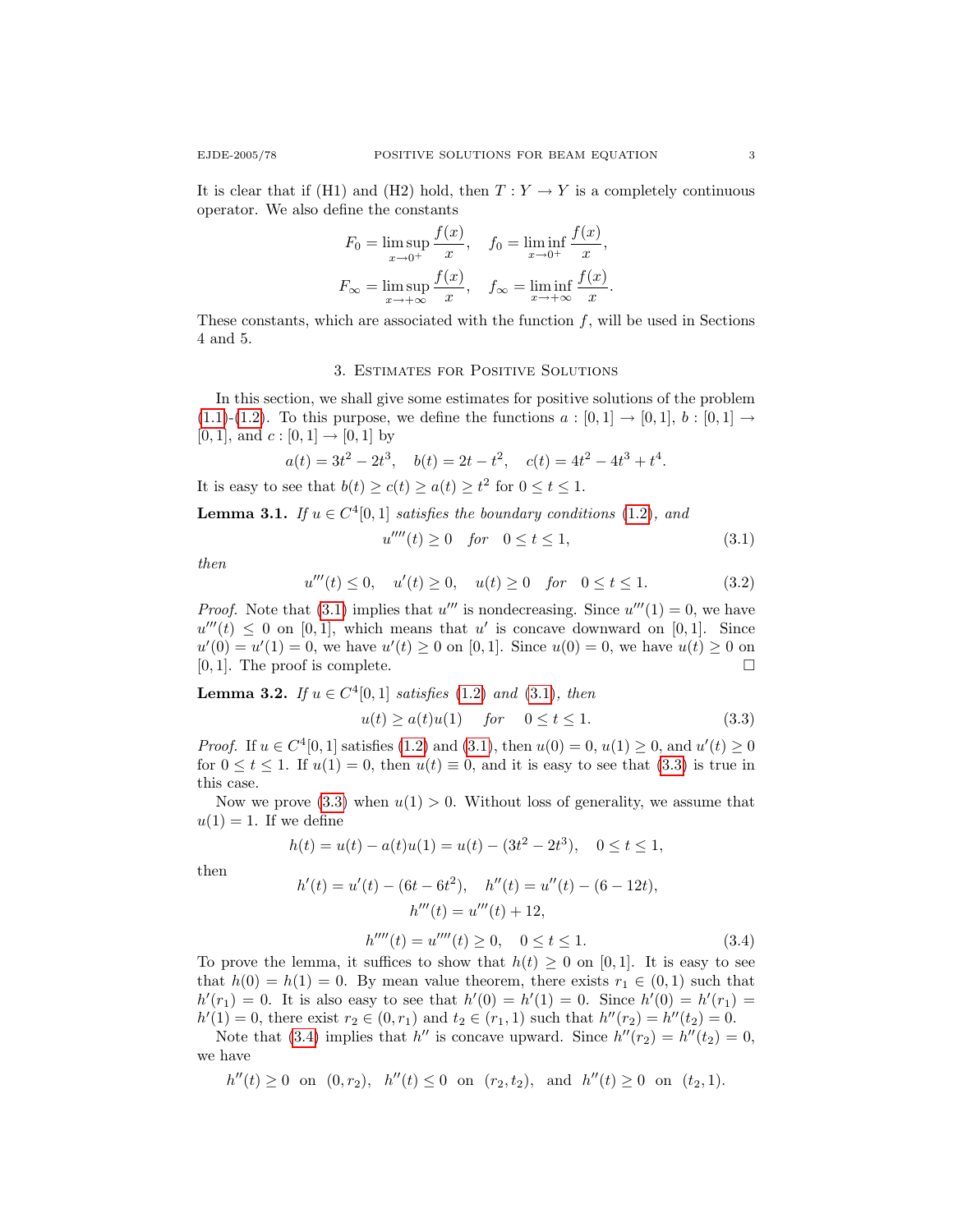These inequalities, together with the fact that  $h'(0) = h'(r_1) = h'(1) = 0$ , imply that

$$
h'(t) \ge 0 \text{ on } (0, r_1), \quad h'(t) \le 0 \text{ on } (r_1, 1).
$$

Since  $h(0) = h(1) = 0$ , we have  $h(t) \ge 0$  on  $(0, 1)$ . The proof is complete.

<span id="page-4-4"></span>**Lemma 3.3.** If  $u \in C^4[0,1]$  satisfies [\(1.2\)](#page-1-1) and [\(3.1\)](#page-3-0), then

<span id="page-4-2"></span>
$$
u(t) \le u(1)b(t) \quad \text{for} \quad t \in [0,1]. \tag{3.5}
$$

*Proof.* Without loss of generality, we assume that  $u(1) = 1$ . If we define

$$
h(t) = b(t)u(1) - u(t) = 2t - t^2 - u(t), \quad 0 \le t \le 1,
$$

<span id="page-4-0"></span>then

$$
h'(t) = 2 - 2t - u'(t), \quad h''(t) = -2 - u''(t),
$$

$$
h'''(t) = -u'''(t), \quad 0 \le t \le 1.
$$
\n(3.6)

It is easy to see that  $h(0) = h(1) = h'(1) = 0$ . By mean value theorem, because  $h(0) = h(1) = 0$ , there exists  $r_1 \in (0,1)$  such that  $h'(r_1) = 0$ . We see from [\(3.6\)](#page-4-0) and [\(3.2\)](#page-3-3) that  $h'''(t) \ge 0$  on [0, 1], which implies that h' is concave upward on [0, 1]. Since  $h'(r_1) = h'(1) = 0$ , we have

$$
h'(t) \ge 0 \text{ on } (0, r_1), \quad h'(t) \le 0 \text{ on } (r_1, 1).
$$

Since  $h(0) = h(1) = 0$ , we have  $h(t) \geq 0$  on  $(0, 1)$ . The proof is complete.

<span id="page-4-6"></span>**Lemma 3.4.** If  $u \in C^4[0,1]$  satisfies [\(1.2\)](#page-1-1) and [\(3.1\)](#page-3-0), and  $u^{\prime\prime\prime\prime}(t)$  is nondecreasing on  $[0, 1]$ , then

<span id="page-4-5"></span>
$$
u(t) \le u(1)c(t) \quad \text{for} \quad t \in [0,1]. \tag{3.7}
$$

*Proof.* Without loss of generality, we assume that  $u(1) = 1$ . If we define

$$
h(t) = c(t)u(1) - u(t) = 4t^2 - 4t^3 + t^4 - u(t), \quad 0 \le t \le 1,
$$

<span id="page-4-1"></span>then

$$
h'(t) = 8t - 12t2 + 4t3 - u'(t), \quad h''(t) = 8 - 24t + 12t2 - u''(t),
$$
  

$$
h'''(t) = -24 + 24t - u'''(t),
$$

$$
h''''(t) = 24 - u''''(t), \quad 0 \le t \le 1.
$$
\n(3.8)

It is easily seen that  $h(0) = h(1) = h'(0) = h'(1) = 0$ . By the mean value theorem, because  $h(0) = h(1) = 0$ , there exists  $r_1 \in (0,1)$  such that  $h'(r_1) = 0$ . Since  $h'(0) = h'(r_1) = h'(1) = 0$ , there exist  $r_2 \in (0, r_1)$  and  $t_2 \in (r_1, 1)$  such that  $h''(r_2) = h''(t_2) = 0$ . As a consequence, there exists  $r_3 \in (r_2, t_2)$  such that  $h'''(r_3) =$ 0.

Note that  $u^{\prime\prime\prime\prime}$  is nondecreasing by assumption. It follows from [\(3.8\)](#page-4-1) that  $h^{\prime\prime\prime}(t)$  is concave downward. It is easy to see that  $h'''(1) = 0$ . Because  $h'''(r_3) = h'''(1) = 0$ , we have

$$
h'''(t) \le 0
$$
 on  $(0,r_3)$ , and  $h'''(t) \ge 0$  on  $(r_3,1)$ .

Since  $h''(r_2) = h''(t_2) = 0$ , we have

$$
h''(t) \ge 0 \text{ on } (0, r_2), \quad h''(t) \le 0 \text{ on } (r_2, t_2), \quad h''(t) \ge 0 \text{ on } (t_2, 1).
$$

Because  $h'(0) = h'(r_1) = h'(1) = 0$ , we have

$$
h'(t) \ge 0 \text{ for } t \in (0, r_1), \quad h'(t) \le 0 \text{ for } t \in (r_1, 1).
$$

<span id="page-4-3"></span>Hence,  $h(t) \geq 0$  for  $0 \leq t \leq 1$ . The proof is complete.

$$
^{4}
$$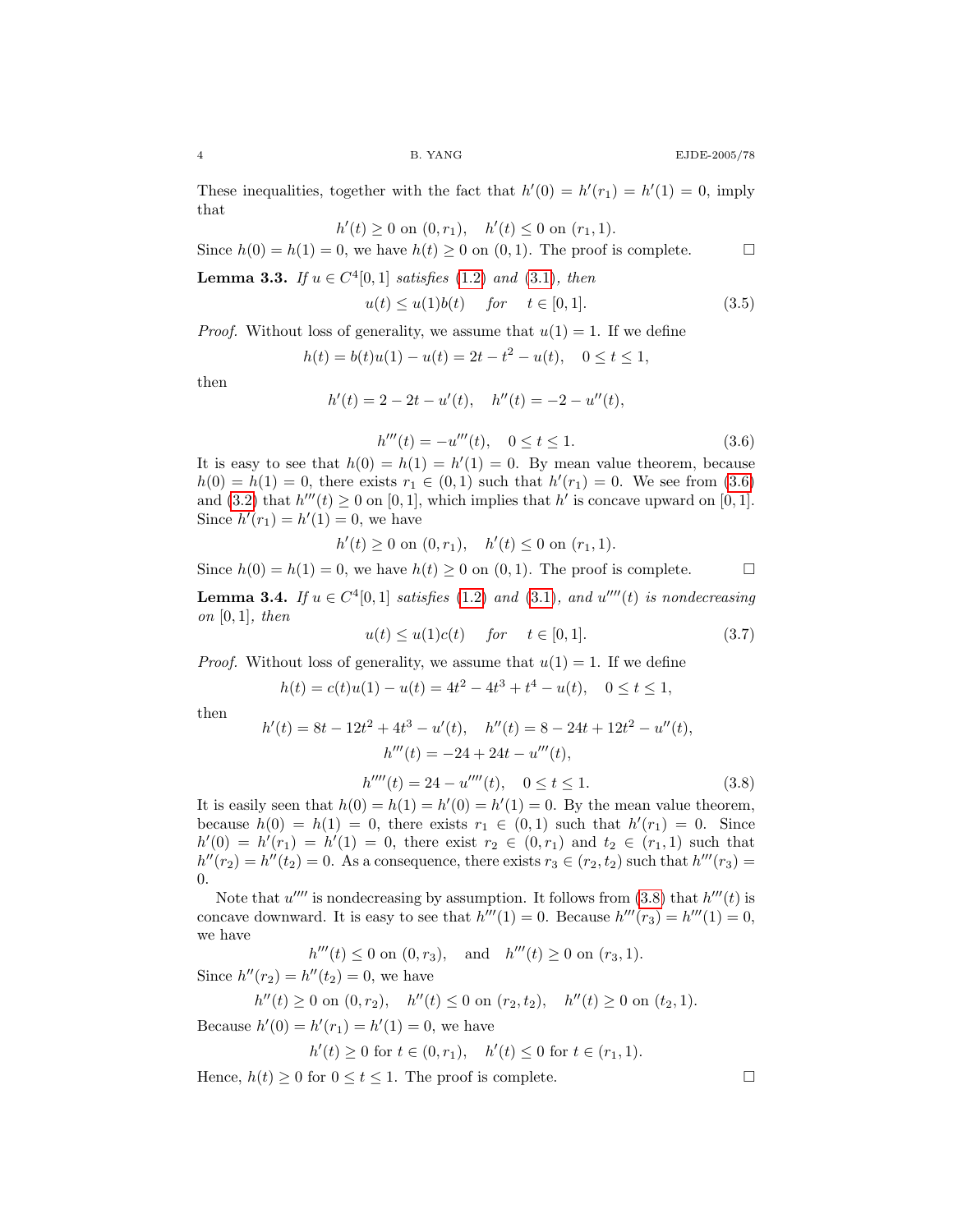**Theorem 3.5.** Suppose that (H1) and (H2) hold. If  $u(t)$  is a nonnegative solution to the problem  $(1.1)$ - $(1.2)$ , then  $u(t)$  satisfies  $(3.2)$ ,  $(3.3)$ , and  $(3.5)$ .

*Proof.* If  $u(t)$  is a nonnegative solution to the problem  $(1.1)-(1.2)$  $(1.1)-(1.2)$  $(1.1)-(1.2)$ , then  $u(t)$  satisfies the boundary conditions [\(1.2\)](#page-1-1), and

$$
u''''(t) = g(t)f(u(t)) \ge 0, \quad 0 \le t \le 1.
$$

Now Theorem [3.5](#page-4-3) follows directly from Lemmas [3.1,](#page-3-4) [3.2,](#page-3-5) and [3.3.](#page-4-4) The proof is  $\Box$ complete.  $\Box$ 

<span id="page-5-1"></span>**Theorem 3.6.** Suppose that  $(H1)$ ,  $(H2)$ , and the following condition hold.

(H3) Both f and g are nondecreasing functions.

If  $u(t)$  is a nonnegative solution to the problem  $(1.1)-(1.2)$  $(1.1)-(1.2)$  $(1.1)-(1.2)$ , then  $u(t)$  satisfies  $(3.2)$ , [\(3.3\)](#page-3-1), and [\(3.7\)](#page-4-5).

*Proof.* By Theorem [3.5,](#page-4-3)  $u(t)$  satisfies [\(3.2\)](#page-3-3) and [\(3.3\)](#page-3-1). Therefore  $u(t)$  is nondecreasing on [0,1]. It is obvious that  $u'''(t) = g(t)f(u(t)) \ge 0$ . By (H3), we have that  $u''''(t) = g(t) f(u(t))$  is nondecreasing on the interval [0,1]. It follows directly from Lemma [3.4](#page-4-6) that  $u(t)$  satisfies [\(3.7\)](#page-4-5). The proof is complete.

4. Existence and Nonexistence Results

First, we define some important constants:

$$
A = \int_0^1 G(1, s)g(s)a(s) ds, \quad B = \int_0^1 G(1, s)g(s)b(s) ds.
$$

We also define

$$
P = \{ v \in X : v(1) \ge 0, \ v(t) \text{ is nondecreasing on } [0, 1],
$$
  

$$
a(t)v(1) \le v(t) \le b(t)v(1) \text{ on } [0, 1] \}.
$$

Clearly P is a positive cone in X. It is obvious that if  $u \in P$ , then  $u(1) = ||u||$ . We see from Theorem [3.5](#page-4-3) that if  $u(t)$  is a nonnegative solution to the problem  $(1.1)-(1.2)$  $(1.1)-(1.2)$  $(1.1)-(1.2)$ , then  $u \in P$ . In a similar fashion to Theorem [3.5,](#page-4-3) we can show that  $T(P) \subset P$ . To find a positive solution to the problem [\(1.1\)](#page-1-0)-[\(1.2\)](#page-1-1), we need only to find a fixed point u of T such that  $u \in P$  and  $u(1) = ||u|| > 0$ .

The next two theorems provide sufficient conditions for the existence of at least one positive solution for the problem  $(1.1)-(1.2)$  $(1.1)-(1.2)$  $(1.1)-(1.2)$ .

<span id="page-5-0"></span>**Theorem 4.1.** Suppose that (H1) and (H2) hold. If  $BF_0 < 1 < Af_\infty$ , then problem  $(1.1)-(1.2)$  $(1.1)-(1.2)$  $(1.1)-(1.2)$  has at least one positive solution.

*Proof.* First, we choose  $\varepsilon > 0$  such that  $(F_0 + \varepsilon)B \leq 1$ . By the definition of  $F_0$ , there exists  $H_1 > 0$  such that  $f(x) \leq (F_0 + \varepsilon)x$  for  $0 < x \leq H_1$ . Now for each  $u \in P$  with  $||u|| = H_1$ , we have

$$
(Tu)(1) = \int_0^1 G(1, s)g(s)f(u(s)) ds
$$
  
\n
$$
\leq \int_0^1 G(1, s)g(s)(F_0 + \varepsilon)u(s) ds
$$
  
\n
$$
\leq (F_0 + \varepsilon) ||u|| \int_0^1 G(1, s)g(s)b(s) ds
$$
  
\n
$$
= (F_0 + \varepsilon) ||u|| B \leq ||u||,
$$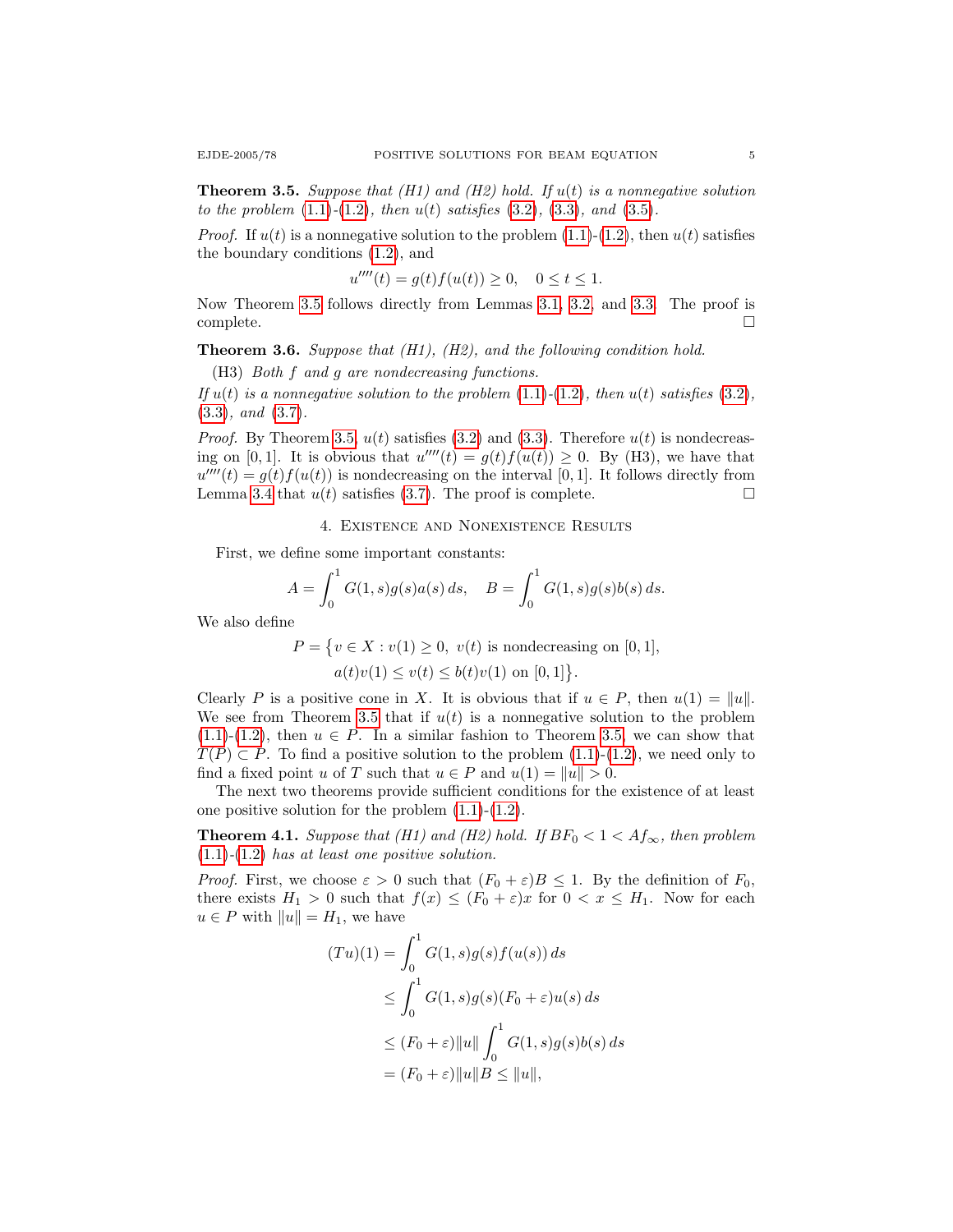which means  $||Tu|| \le ||u||$ . Thus, if we let  $\Omega_1 = \{u \in X \mid ||u|| < H_1\}$ , then

$$
||Tu|| \le ||u||
$$
 for  $u \in P \cap \partial \Omega_1$ .

To construct  $\Omega_2$ , we choose  $\delta > 0$  and  $\tau \in (0, 1/4)$  such that

$$
\int_{\tau}^{1} G(1,s)g(s)a(s) ds \cdot (f_{\infty} - \delta) \ge 1.
$$

There exists  $H_3 > 2H_1$  such that  $f(x) \ge (f_{\infty} - \delta)x$  for  $x \ge H_3$ . Let  $H_2 = H_3/\tau^2$ . If  $u \in P$  such that  $||u|| = H_2$ , then for each  $t \in [\tau, 1]$ , we have

$$
u(t) \ge H_2 a(t) \ge H_2 t^2 \ge H_2 \tau^2 \ge H_3.
$$

Therefore, for each  $u \in P$  with  $||u|| = H_2$ , we have

$$
(Tu)(1) = \int_0^1 G(1, s)g(s)f(u(s)) ds
$$
  
\n
$$
\geq \int_\tau^1 G(1, s)g(s)f(u(s)) ds
$$
  
\n
$$
\geq \int_\tau^1 G(1, s)g(s)(f_\infty - \delta)u(s) ds
$$
  
\n
$$
\geq \int_\tau^1 G(1, s)g(s)a(s) ds \cdot (f_\infty - \delta) ||u|| \geq ||u||,
$$

which means  $||Tu|| \ge ||u||$ . Thus, if we let  $\Omega_2 = \{u \in X \mid ||u|| < H_2\}$ , then  $\overline{\Omega_1} \subset \Omega_2$ , and

$$
||Tu|| \ge ||u||
$$
 for  $u \in P \cap \partial \Omega_2$ .

Now that the condition (K1) of Theorem [2.1](#page-2-0) is satisfied, there exists a fixed point of T in  $P \cap (\overline{\Omega_2} - \Omega_1)$ . The proof is now complete.

<span id="page-6-0"></span>**Theorem 4.2.** Suppose that (H1) and (H2) hold. If  $BF_{\infty} < 1 < Af_0$ , then the problem  $(1.1)-(1.2)$  $(1.1)-(1.2)$  $(1.1)-(1.2)$  has at least one positive solution.

The proof of Theorem [4.2](#page-6-0) is very similar to that of Theorem [4.1](#page-5-0) and therefore omitted. The next two theorems provide sufficient conditions for the nonexistence of positive solutions to the problem  $(1.1)-(1.2)$  $(1.1)-(1.2)$  $(1.1)-(1.2)$ .

<span id="page-6-1"></span>**Theorem 4.3.** Suppose (H1) and (H2) hold. If  $Bf(x) < x$  for all  $x > 0$ , then the problem  $(1.1)-(1.2)$  $(1.1)-(1.2)$  $(1.1)-(1.2)$  has no positive solutions.

*Proof.* Assume the contrary that  $u(t)$  is a positive solution of the problem [\(1.1\)](#page-1-0)-[\(1.2\)](#page-1-1). Then  $u \in P$ ,  $u(t) > 0$  for  $0 < t \le 1$ , and

$$
u(1) = \int_0^1 G(1, s)g(s)f(u(s)) ds
$$
  

$$
< B^{-1} \int_0^1 G(1, s)g(s)u(s) ds
$$
  

$$
\leq B^{-1} \int_0^1 G(1, s)g(s)b(s) ds \cdot u(1)
$$
  

$$
= B^{-1}Bu(1) = u(1),
$$

<span id="page-6-2"></span>which is a contradiction. The proof is complete.  $\Box$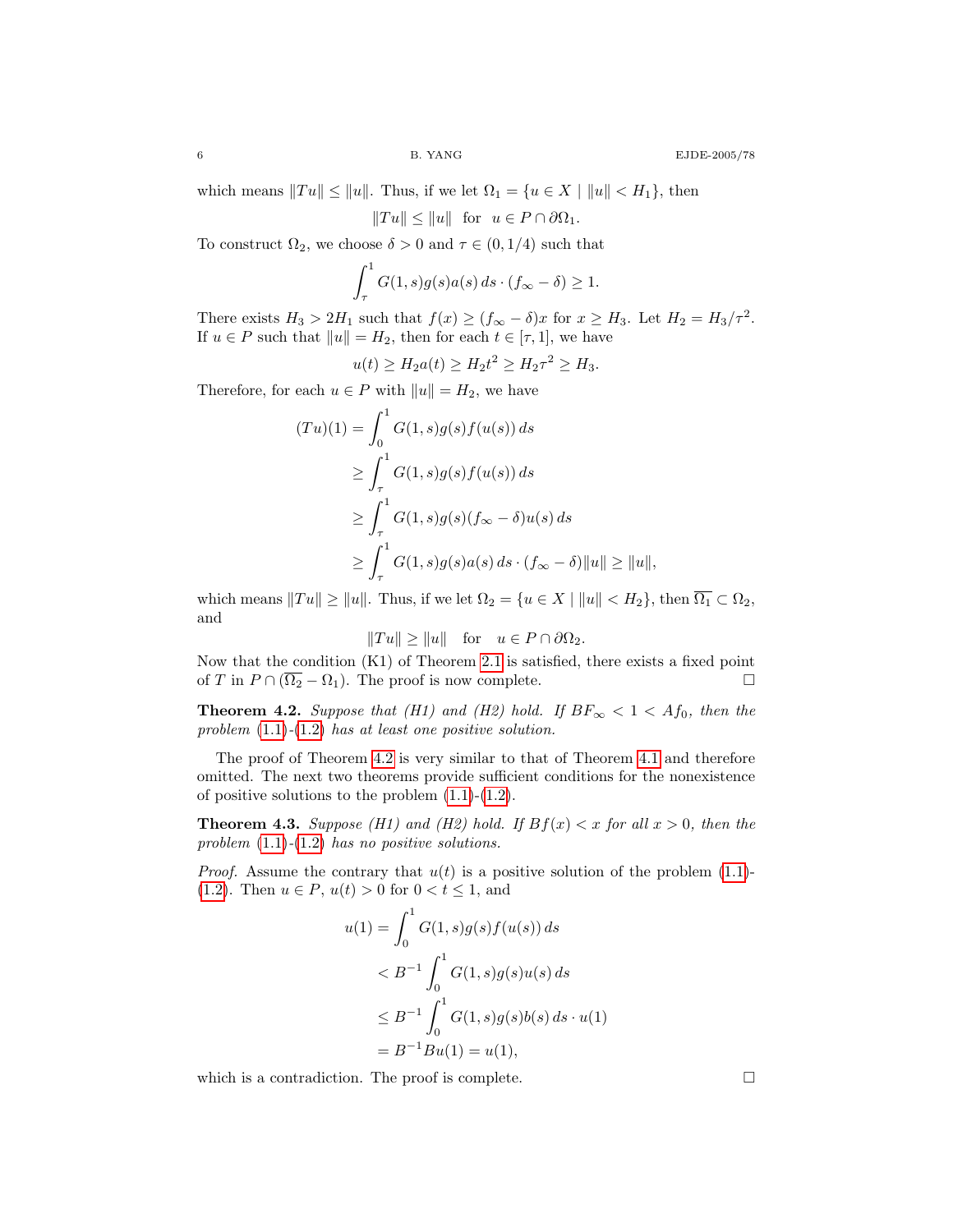**Theorem 4.4.** Suppose (H1) and (H2) hold. If  $Af(x) > x$  for all  $x > 0$ , then the problem  $(1.1)$ - $(1.2)$  has no positive solutions.

#### 5. More Existence and Nonexistence Results

In this section, we define a new constant

$$
C = \int_0^1 G(1, s)g(s)c(s) ds,
$$

and define the positive cone  $Q$  of  $X$  by

 $Q = \{v \in X : v(1) \geq 0, v(t) \text{ is nondecreasing on } [0, 1],\}$ 

 $a(t)v(1) \le v(t) \le c(t)v(1)$  on  $[0,1]$ .

It is obvious that if  $u \in Q$ , then  $u(1) = ||u||$ . We see from Theorem [3.6](#page-5-1) that if (H1), (H2), and (H3) hold, and  $u(t)$  is a nonnegative solution to the problem  $(1.1)-(1.2)$  $(1.1)-(1.2)$  $(1.1)-(1.2)$ , then  $u \in Q$ . In a similar fashion to Theorem [3.6,](#page-5-1) we can show that if (H1), (H2), and (H3) hold, then  $T(Q) \subset Q$ .

<span id="page-7-0"></span>**Theorem 5.1.** Suppose that (H1), (H2), and (H3) hold. If either  $CF_0 < 1 < Af_{\infty}$ or  $CF_{\infty} < 1 < Af_0$ , then problem [\(1.1\)](#page-1-0)-[\(1.2\)](#page-1-1) has at least one positive solution.

The proof of the above theorem is omitted, because it is very similar to that of Theorem [4.1.](#page-5-0) The only difference is that we use the positive cone  $Q$ , instead of  $P$ , in the proof of Theorem [5.1.](#page-7-0)

<span id="page-7-2"></span>**Theorem 5.2.** Suppose (H1), (H2), and (H3) hold. If  $Cf(x) < x$  for all  $x > 0$ , then problem  $(1.1)-(1.2)$  $(1.1)-(1.2)$  $(1.1)-(1.2)$  has no positive solutions.

The proof of the above theorem is quite similar to that of Theorem [4.3](#page-6-1) and therefore omitted.

Example 5.3. Consider the beam equation

$$
u''''(t) = \lambda(t + 2t^2)u(t)(1 + 2u(t))/(1 + u(t)), \quad 0 \le t \le 1,
$$
\n(5.1)

where  $\lambda > 0$  is a parameter, together with the boundary conditions [\(1.2\)](#page-1-1). In this example,  $g(t) = t + 2t^2$  and  $f(u) = \lambda u(1 + 2u)/(1 + u)$ . It is easy to see that  $f_0 = F_0 = \lambda$ ,  $f_{\infty} = F_{\infty} = 2\lambda$ , and

<span id="page-7-1"></span>
$$
\lambda x < f(x) < 2\lambda x \quad \text{for} \quad x > 0.
$$

Calculations indicate that  $A = 47/756$ ,  $B = 43/630$ , and  $C = 1937/30240$ . By Theorem [4.1,](#page-5-0) if

$$
8.04 \approx 1/(2A) < \lambda < 1/B \approx 14.56,
$$

then the problem [\(5.1\)](#page-7-1)-[\(1.2\)](#page-1-1) has at least one positive solution. From Theorems [4.3](#page-6-1) and [4.4](#page-6-2) we see that if

$$
\lambda \le 1/(2B) \approx 7.326
$$
 or  $\lambda \ge 1/A \approx 16.085$ ,

then the problem  $(5.1)-(1.2)$  $(5.1)-(1.2)$  $(5.1)-(1.2)$  has no positive solutions.

Note that  $g(t)$  is increasing on [0, 1], and  $f(u)$  is increasing on [0, + $\infty$ ). Therefore Theorems [5.1](#page-7-0) and [5.2](#page-7-2) apply. From Theorem [5.1](#page-7-0) we see that if

$$
8.04 \approx 1/(2A) < \lambda < 1/C \approx 15.612,
$$